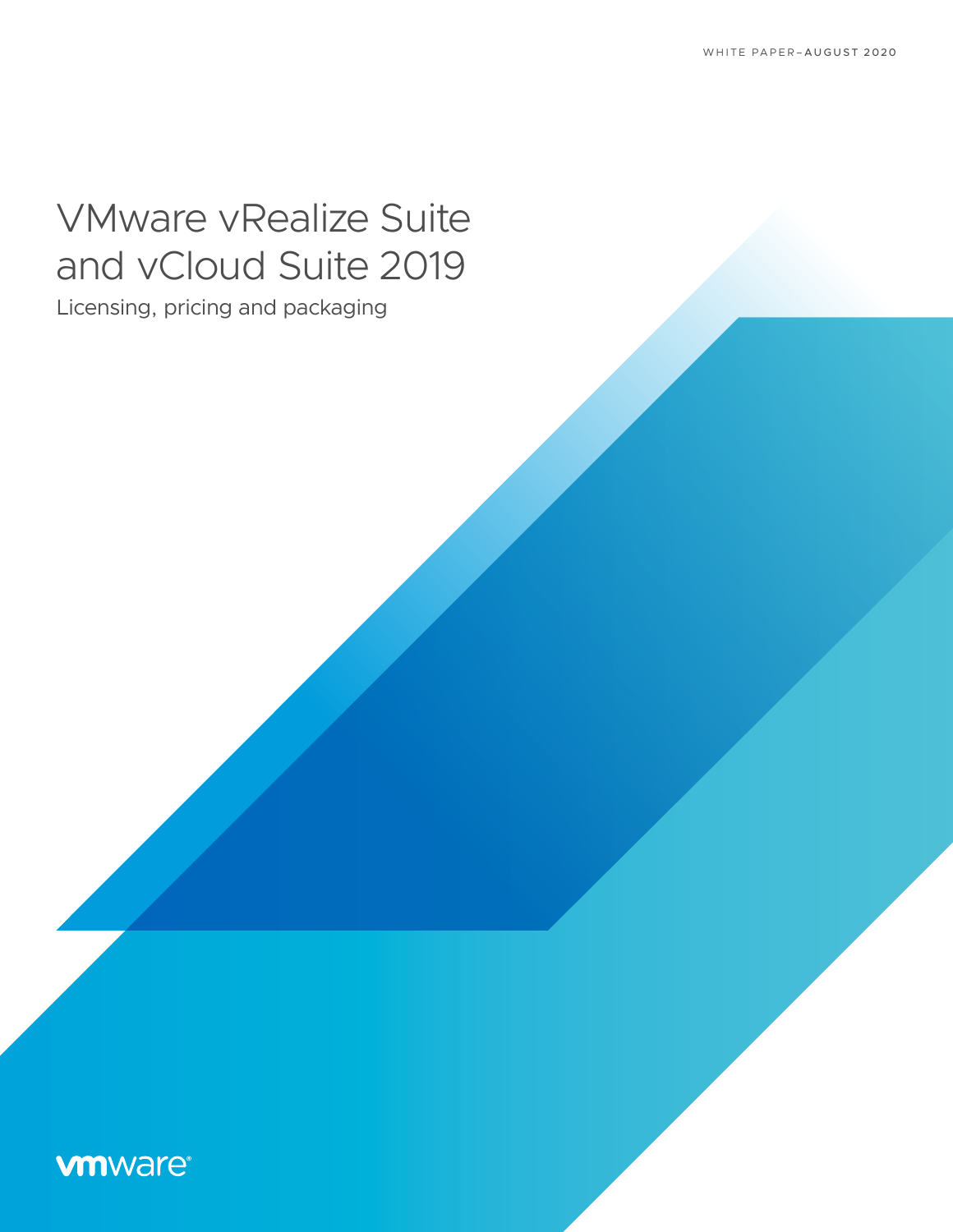### Table of contents

| No limits on number of VMs for vSphere                                           | $\overline{4}$ |
|----------------------------------------------------------------------------------|----------------|
| Seamless portability between on-premises<br>vSphere environment and public cloud | 4              |
| Multiple components under a single license                                       | $\overline{4}$ |
|                                                                                  |                |
|                                                                                  |                |
| VMware vRealize Operations Application Monitoring Add-On                         | 6              |
|                                                                                  |                |
|                                                                                  |                |
|                                                                                  |                |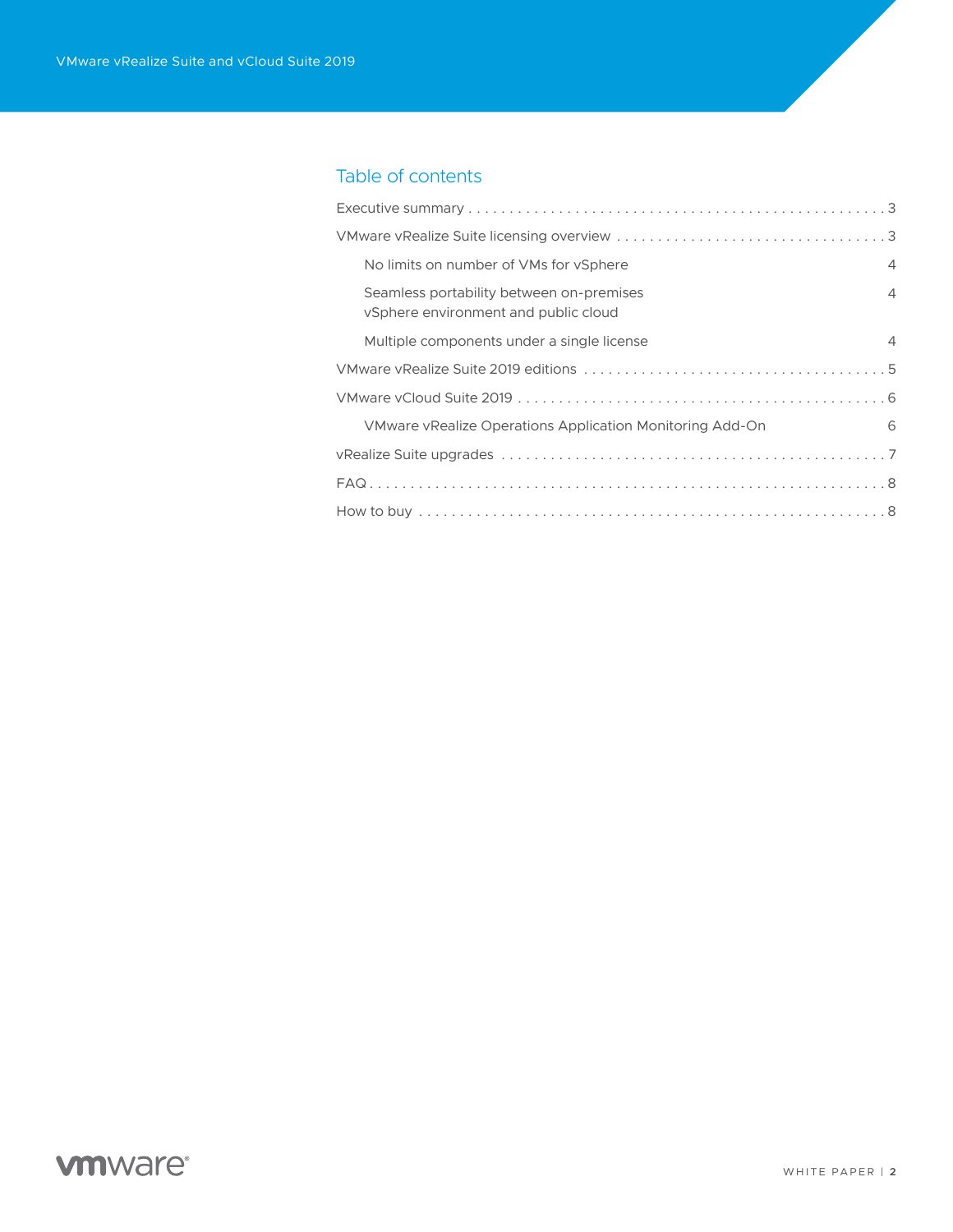#### <span id="page-2-0"></span>Executive summary

VMware vRealize® Suite is an enterprise-ready, cloud management platform and the industry's most complete solution for managing a heterogeneous, hybrid cloud. It proactively addresses health, performance and capacity management of IT services across heterogeneous and hybrid cloud environments to improve efficiency, performance and availability. In addition, IT organizations can address cloud management requirements across Day 1 and Day 2 operations for compute-, storage-, network- and application-level resources across private and public clouds.

vRealize Suite is composed of the following integrated features:

- Automation Self-service and policy-based infrastructure and application provisioning and management
- Operations Intelligent health, performance and capacity management with predictive analytics
- Log analytics Universal log collection, powerful log analytics and enterprise-class scalability
- Lifecycle manager Automated installation, configuration, upgrade, patch and content management of vRealize Suite

vRealize Suite can also be purchased in combination with VMware vSphere® Enterprise Plus Edition™ by purchasing VMware vCloud Suite®.

#### VMware vRealize Suite licensing overview

VMware vRealize Suite is licensed using a Portable License Unit (PLU) that gives customers flexibility to manage workloads regardless of whether they are on-premises on vSphere, third-party hypervisors, physical servers or supported public clouds (Figure 1). There is no license switching or conversion required.

One PLU allows usage of vRealize Suite to manage unlimited operating system instances (OSIs)/virtual machines (VMs) deployed on one on-premises vSphere CPU or one VMware Cloud™ on AWS CPU. Alternately, vRealize Suite can manage up to 15 OSIs deployed on other supported public clouds, or third-party hypervisors and physical servers.



FIGURE 1: Portable License Unit.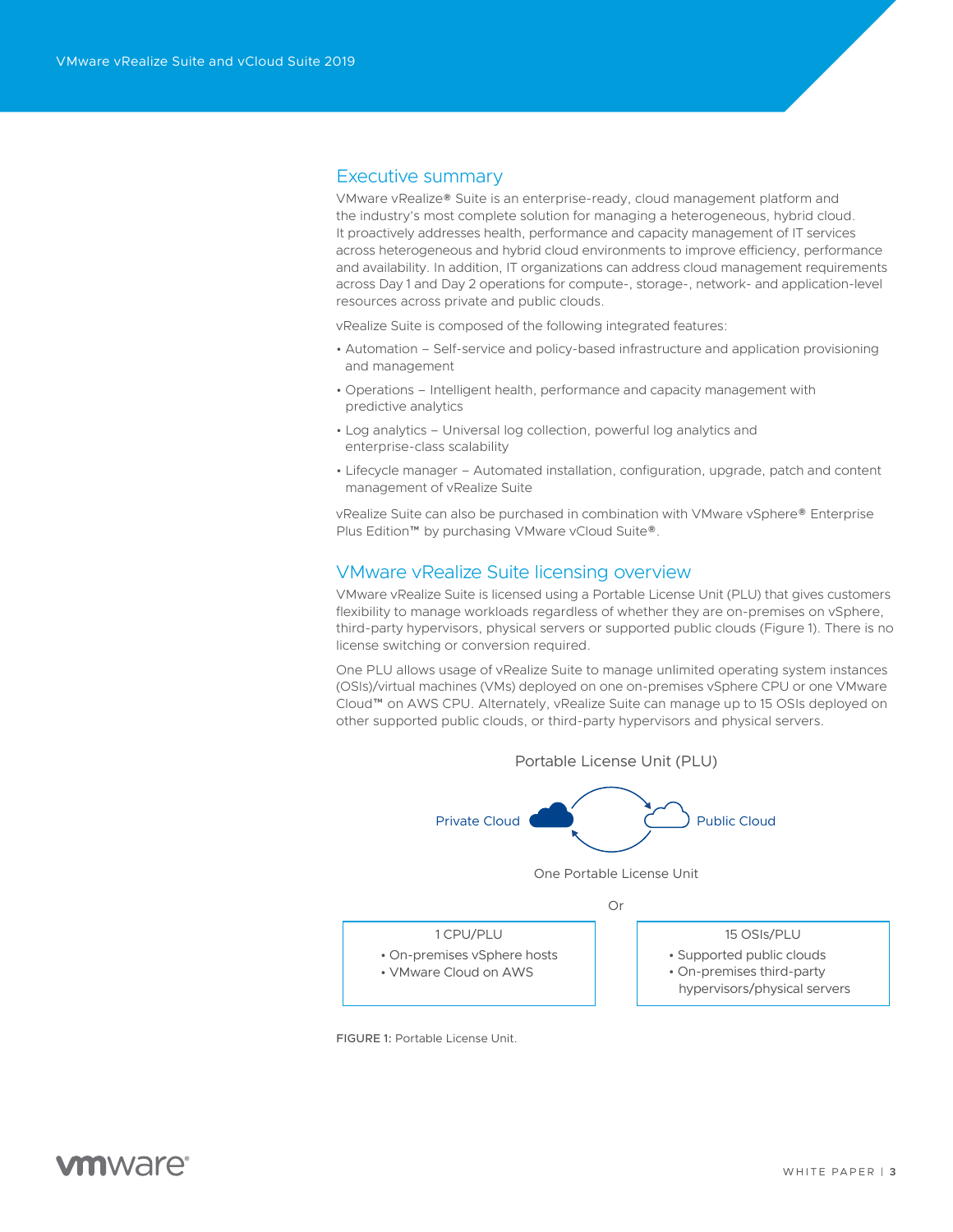#### <span id="page-3-0"></span>No limits on number of VMs for vSphere

There are no restrictions on the number of VMs that can be managed by vRealize Suite on a vSphere CPU. This requires that the CPU/processor be licensed for vRealize Suite or vCloud Suite. The managed VMs can use all suite components included in the licensed vRealize Suite edition.

#### Seamless portability between on-premises vSphere environment and public cloud

Through the PLU licensing metric, current deployments of vRealize Suite can switch between managing on-premises vSphere workloads and managing workloads on supported public clouds as well as third-party hypervisor and physical servers. As a result, even if a VM migrates from on premises to public cloud, the same instance of vRealize Suite can be used to manage the workloads without switching the license.

#### Multiple components under a single license

vRealize Suite combines multiple components—vRealize® Suite Lifecycle Manager™, vRealize Operations™, vRealize Automation™ and vRealize Log Insight™—into a single offering with a single license. Many of these components are also available as standalone products licensed on a per-OSI or per-processor basis. However, when these components are obtained through vRealize Suite, they are licensed under a single PLU. All components included in vRealize Suite can be used to manage VMs on a vSphere licensed processor, on a third-party supported hypervisor, on a supported public cloud or any combination, provided that enough capacity has been purchased.

Although vRealize Suite is made up of several components, it is a single solution with a single license. All the components of a vRealize Suite edition are licensed as a single entity. A single license of vRealize Suite cannot be used across multiple processors. For example, one license cannot be used for a suite component (e.g., vRealize Operations) on one processor and another component (e.g., vRealize Log Insight) on a different processor (Figure 2).



FIGURE 2: Example of correct and incorrect deployment of vRealize Suite.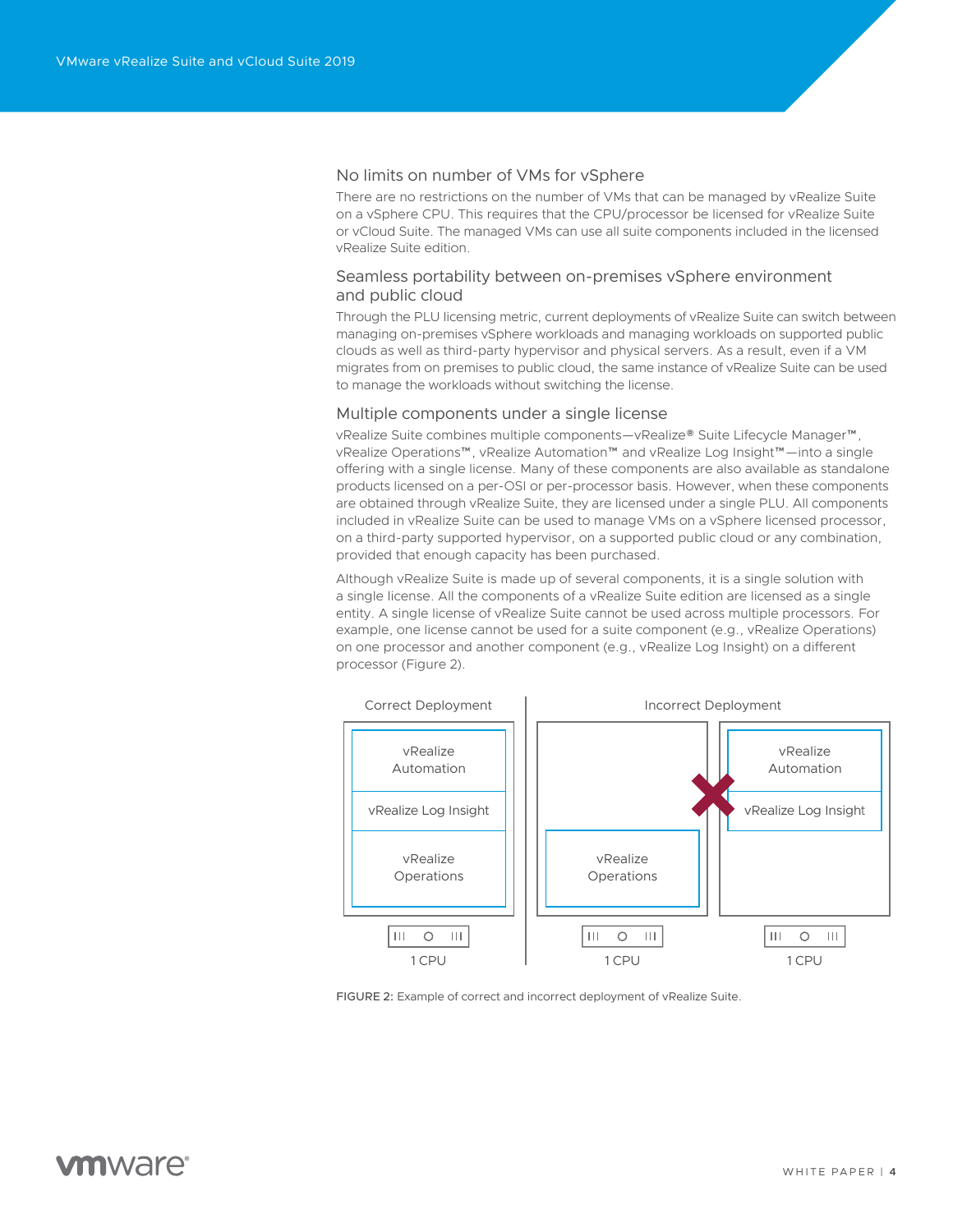#### <span id="page-4-0"></span>VMware vRealize Suite 2019 editions

VMware offers three vRealize Suite editions that cater to different levels of management needs and use cases:

- Standard Edition Supports self-driving operations use cases for enterprises looking to deliver continuous performance optimization based on intent, efficient capacity management, proactive planning and intelligent remediation.
- Advanced Edition Supports programmable provisioning use cases for enterprises that need to accelerate the delivery of IT infrastructure services by automating delivery and ongoing management.
- Enterprise Edition Supports application operations use cases for organizations looking to accelerate application delivery across both traditional and container-based applications.



#### VMware vRealize Suite

PLU for 1 vSphere CPU or 15 non-vSphere OSIs

Note: Application Monitoring is included in the vRealize Operations Enterprise edition and is available as an add-on for the vRealize Suite Standard and Advanced editions.

FIGURE 3: vRealize Suite editions.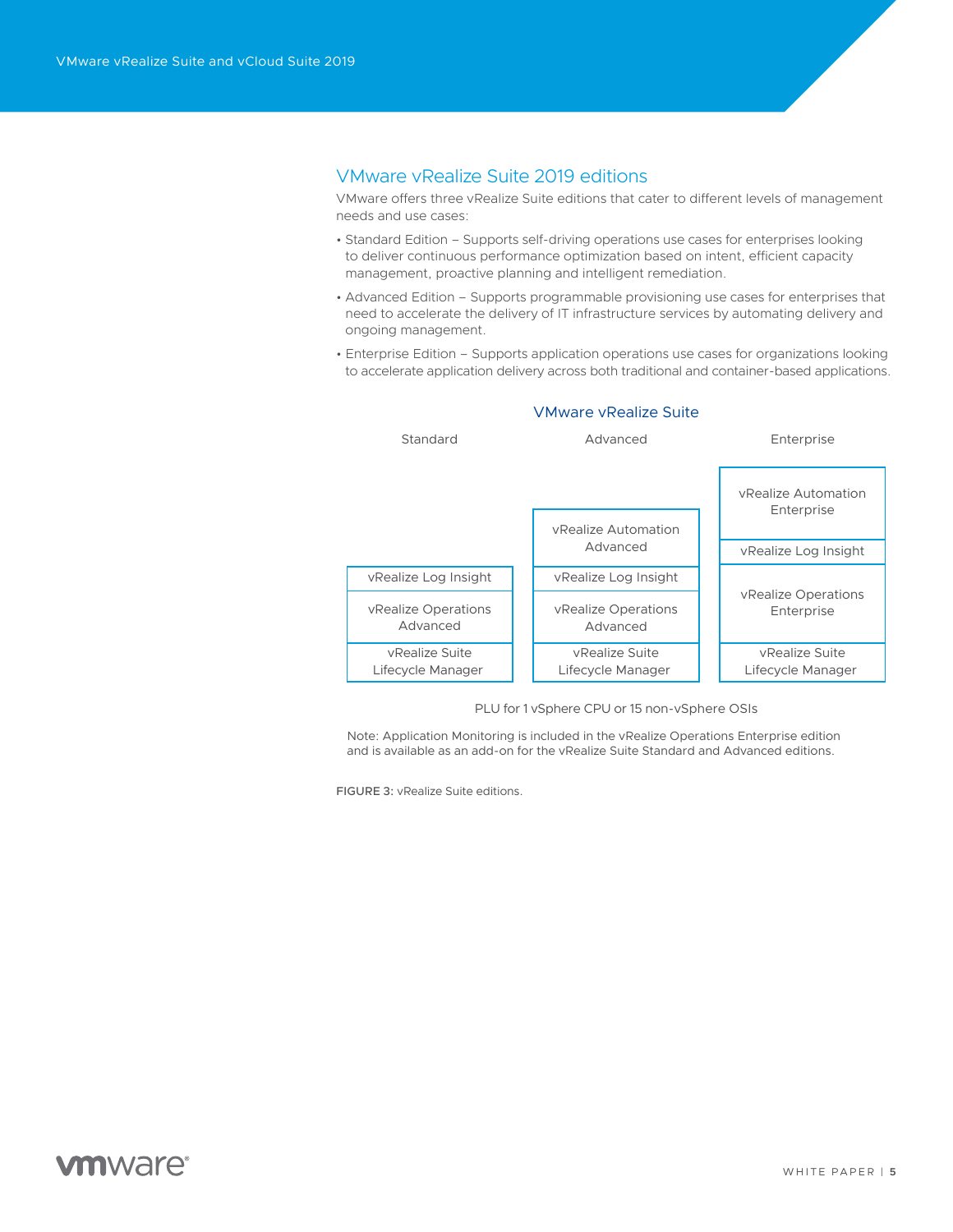#### <span id="page-5-0"></span>VMware vCloud Suite 2019

VMware vCloud Suite includes the vSphere Enterprise Plus hypervisor and vRealize Suite (Figure 4). VMware offers three vCloud Suite editions based on the vRealize Suite edition included. vSphere Enterprise Plus is the same for all editions.



PLU for 1 vSphere CPU or 15 non-vSphere OSIs

Note: Application Monitoring is included in the vRealize Operations Enterprise edition and is available as an add-on for the vRealize Suite Standard and Advanced editions.

FIGURE 4: vCloud Suite editions.

#### VMware vRealize Operations Application Monitoring Add-On

vRealize Suite Standard and Advanced edition customers who require application-level monitoring have the option to purchase the VMware vRealize Operations Application Monitoring Add-On™. The add-on extends vRealize Suite to monitor applications and databases. Third-party management packs may be required for this functionality. vRealize Operations Application Monitoring is included in vRealize Suite Enterprise.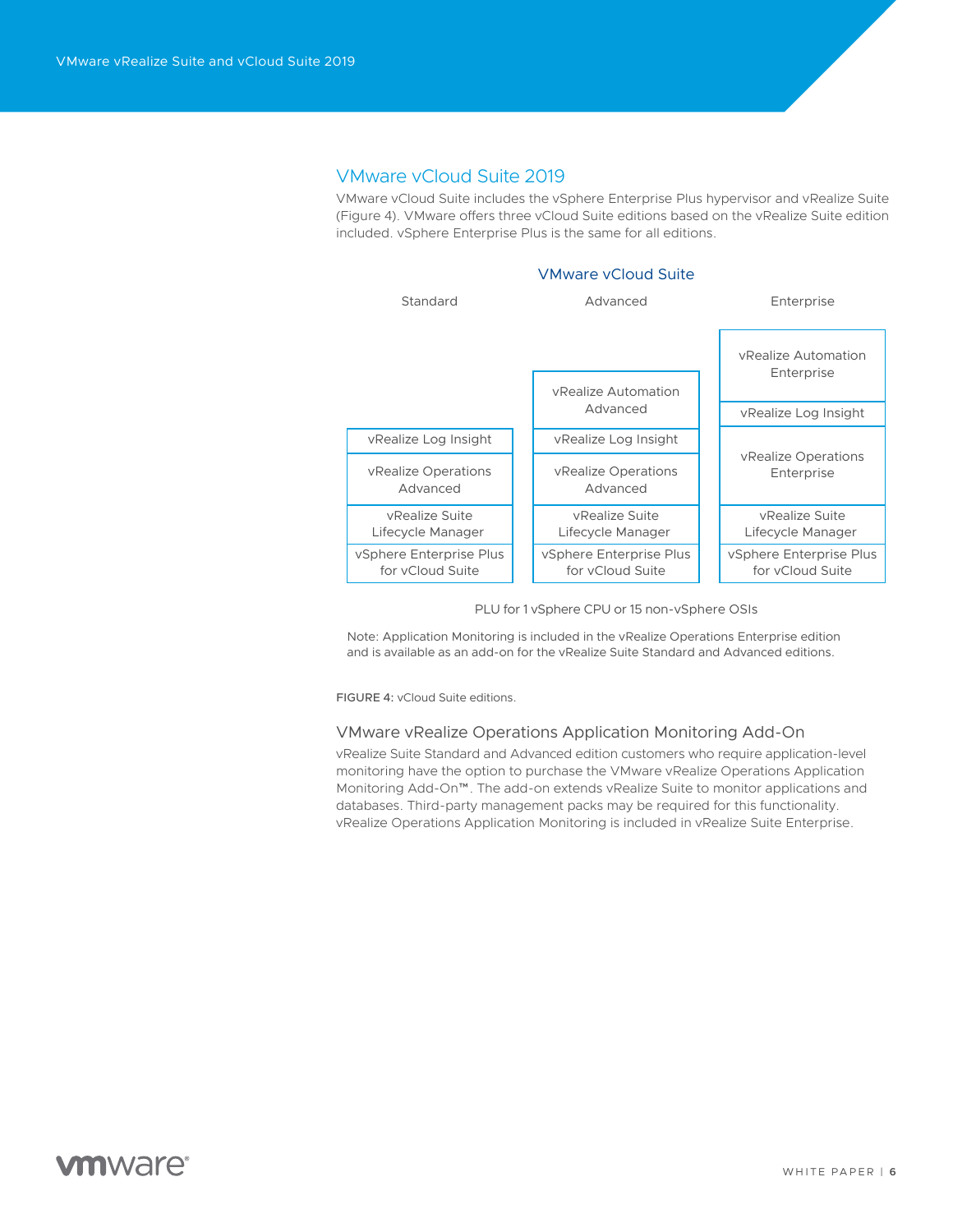#### <span id="page-6-0"></span>vRealize Suite upgrades

Upgrades to vRealize Suite can be purchased from standalone products such as vRealize Operations, vRealize Automation or vRealize Log Insight (Figure 5). If you have previously purchased vRealize standalone products, upgrade options allow you to protect your investment.

Customers can also purchase an upgrade from a lower vRealize Suite edition to a higher vRealize Suite edition. When you upgrade supported licenses to a higher vRealize Suite edition, the original license key is deactivated and a new license key is issued for the upgraded edition. The support and subscription (SnS) fee is then calculated. This new SnS contract is extended by the value remaining on the base edition. This process simplifies SnS renewal by ensuring that only a single license key exists that has a single SnS contract with a single termination date.

|                                | <b>TO</b>                                          |                                                    |                                                      |
|--------------------------------|----------------------------------------------------|----------------------------------------------------|------------------------------------------------------|
| <b>FROM</b>                    | <b>VREALIZE</b><br><b>SUITE</b><br><b>STANDARD</b> | <b>VREALIZE</b><br><b>SUITE</b><br><b>ADVANCED</b> | <b>VREALIZE</b><br><b>SUITE</b><br><b>ENTERPRISE</b> |
| vRealize Operations Enterprise | $\bullet^*$                                        | $\bullet^*$                                        | ٠                                                    |
| vRealize Operations Advanced   | ٠                                                  | ٠                                                  |                                                      |
| vRealize Operations Standard   | ٠                                                  | ٠                                                  |                                                      |
| vRealize Automation Enterprise |                                                    |                                                    | ٠                                                    |
| vRealize Automation Advanced   |                                                    | ٠                                                  | ٠                                                    |
| vRealize Log Insight           | ٠                                                  | ٠                                                  | $\bullet$                                            |

\* Upgrading to vRealize Suite Standard or Advanced also includes entitlement to VMware vRealize Operations Application Monitoring Add-On, thus preserving vRealize Operations Enterprise functionalities.

FIGURE 5: Available upgrade paths.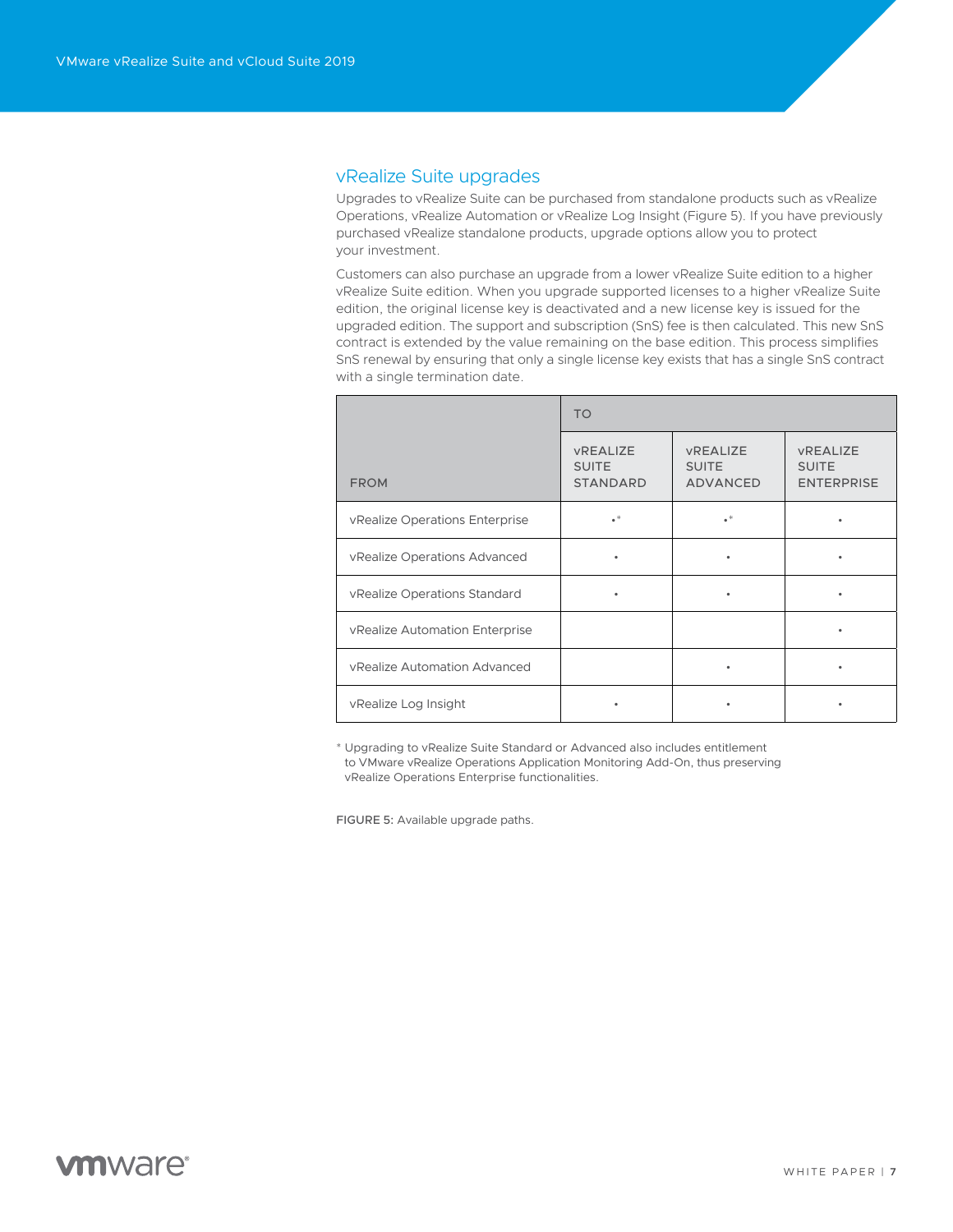#### <span id="page-7-0"></span>FOR MORE INFORMATION OR TO PURCHASE VMWARE PRODUCTS

Call 877-4-VMWARE (outside North America, +1-650-427-5000), visit *[vmware.com/products](https://www.vmware.com/products.html)* or search online for an authorized reseller. For detailed specifications and systems requirements, refer to the VMware vRealize Suite documentation.

#### FAQ

Q. Can I upgrade a single vRealize Suite component (e.g., vRealize Operations)?

- A. No, vRealize Suite is a single integrated solution with a single license that does not break down into individual licenses for each component. Upgrades are available between vRealize Suite editions.
- Q. How is vRealize Suite different from vCloud Suite?
- A. vCloud Suite is a bundle that consists of vRealize Suite and vSphere Enterprise Plus for vCloud Suite, and is priced at a discount to purchasing vRealize Suite and vSphere Enterprise Plus separately. vCloud Suite is intended for customers interested in purchasing a cloud management platform solution and expanding their vSphere capacity.
- Q. What type of hardware infrastructure can vRealize Suite run on?
- A. vRealize Suite is shipped as a vApp™ and will run on any hardware infrastructure that the VMware hypervisor platform (vSphere) can run on.
- Q. Are there any prerequisites for purchasing vRealize Suite?
- A. There are no VMware product prerequisites for vRealize Suite, but there are specific IT environment configuration requirements. Check the product user guide for these requirements.

#### How to buy

For information on purchasing vRealize Suite, visit *[vmware.com/products/vrealize-suite](https://www.vmware.com/products/vrealize-suite.html#pricing)*.

To find an authorized reseller in your area, use the online VMware Partner Locator: *[partnerlocator.vmware.com](https://partnerlocator.vmware.com/)*.